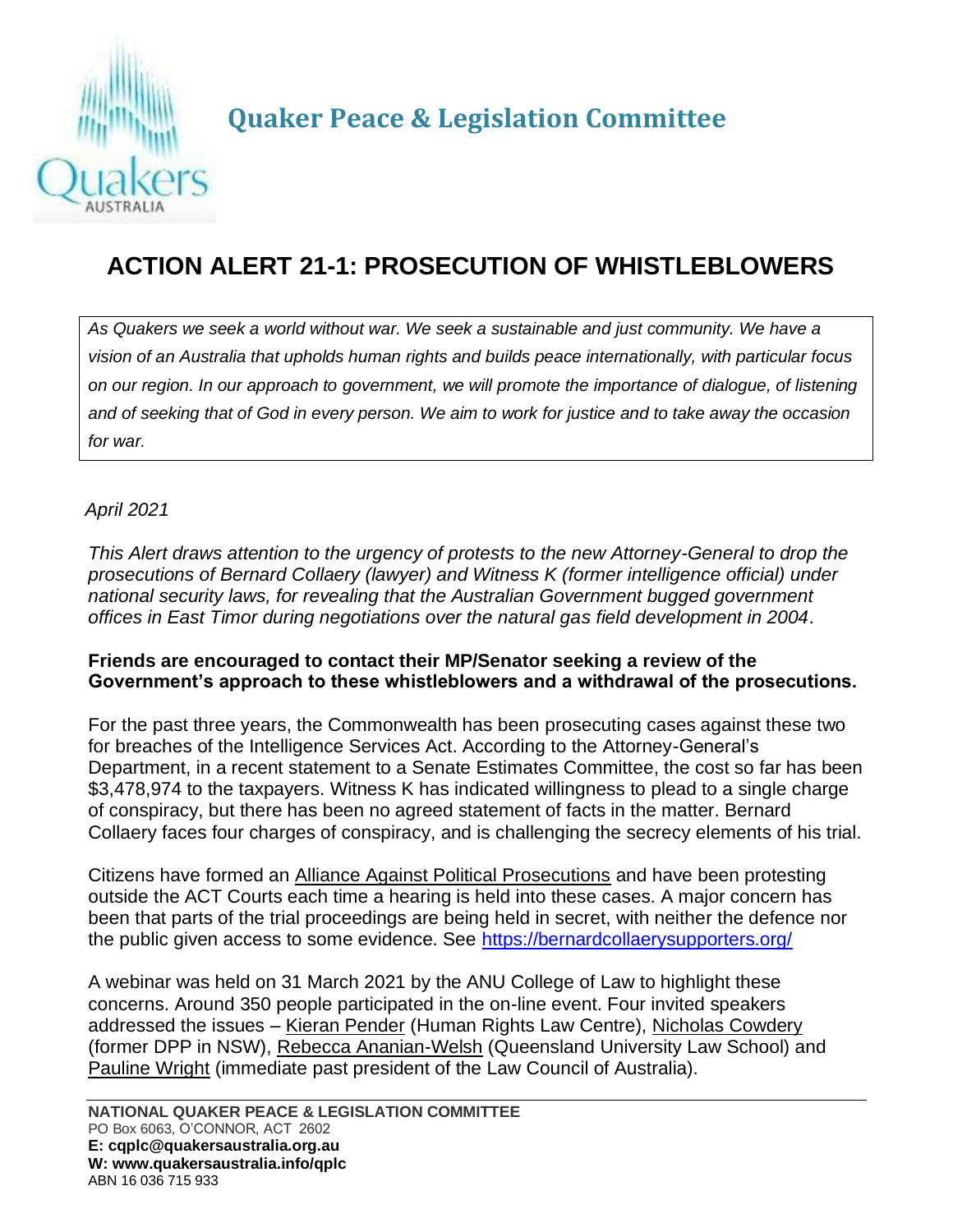The following points were made:

- Australia's actions against a neighbouring country were against international law.
- Allowing confidentiality and secrecy to mask wrongdoing is against legal traditions and has chilling effect on whistleblowers.
- The wrong parties are being prosecuted, and this undermines the criminal justice system.
- The Attorney-General who initiated the prosecutions (Christian Porter MP) is a member of the party that was in government when the bugging took place, and this compromises the independence of the process.
- Under the range of national security laws now in place, secret trials are becoming ''normalised', and national security is being given too high a priority over fairness and openness.
- It is a dangerous precedent that a lawyer who is representing a legitimate client is subject to charges under national security legislation.
- Law reform is needed to ensure that a 'public interest' defence is possible in such cases. Judges are being put under great pressure because of the current national security laws.

## **Action**

It is possible that Michaelia Cash, the new Attorney-General, may review the case and change course, or that the prosecution may decide not to proceed. However, it is important that public concern be made clear to federal politicians of all parties. Friends are encouraged to contact their MP/Senator seeking a review of the Government's approach to these whistleblowers and a withdrawal of the prosecutions.

The members of the Parliamentary Joint Committee on Intelligence and security are listed below:

```
Chair – Senator James Patterson (Lib)
Dep Chair – Anthony Byrne MP (ALP)
Senator Eric Abetz (Lib)
Dr Anne Aly MP (ALP)
Mark Dreyfus MP (ALP Shadow Attorney-General)
Senator David Fawcett (Lib)
Ms Celia Hammond MP (Lib)
Senator Kristina Keneally (ALP)
Julian Leeser MP (Lib)
Senator Jenny Mc Allister (ALP)
Tim Wilson MP (Lib)
```
Canberra, April 2021